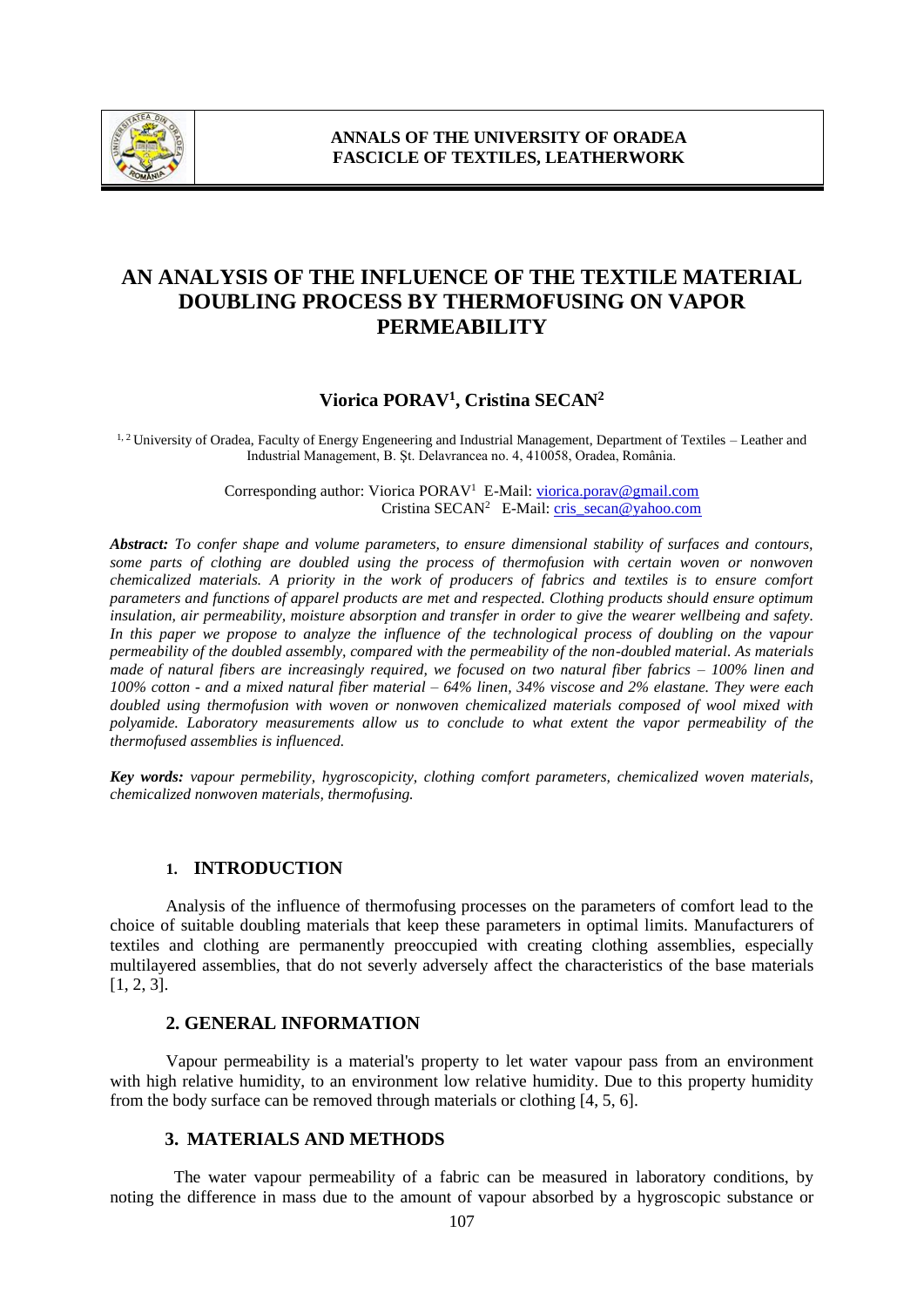

## **ANNALS OF THE UNIVERSITY OF ORADEA FASCICLE OF TEXTILES, LEATHERWORK**

layer from the conditioning atmosphere, in direct contact or through the textile material to be analyzed [4].

#### **3.1. Materials**

#### We used circular samples of:

 **-** 100% linen ( **1** ), 100% linen doubled using thermofusion with woven chemicalized materials composed of wool mixed with polyamide ( **1'** ), 100% linen doubled using thermofusion with nonwoven chemicalized materials composed of wool mixed with polyamide ( **1"** );

 **-** 100% cotton( **2** ), 100% cotton doubled using thermofusion with woven chemicalized materials composed of wool mixed with polyamide ( **2'** ), 100% cotton doubled using thermofusion with nonwoven chemicalized materials composed of wool mixed with polyamide ( **2"** );

 **-** mixed natural fiber material – 64% linen, 34% viscose and 2% elastane ( **3** ), mixed natural fiber material – 64% linen, 34% viscose and 2% elastane, doubled using thermofusion with woven chemicalized materials composed of wool mixed with polyamide ( **3'** ), mixed natural fiber material – 64% linen, 34% viscose and 2% elastane, doubled using thermofusion with nonwoven chemicalized materials composed of wool mixed with polyamide ( **3"** ).

#### **3.2. Methods**

 Of each type of doubled material or assembly, four circular samples were taken, which cover the Herfeld glasses. The results obtained represent the arithmetic mean of the determinations for each type of sample. Materials doubled or not, are fixed to the mouth of each Herfeld glass, which contains 50 cm<sup>3</sup> of distilled water. The glass is introduced into the exicator environment, i.e. with 0% relative humidity, created using calcium chloride. The initial weight of the glass, water and material  $(M_1)$ assembly is measured and then at different time points after exposure to the low humidity environment  $(M<sub>v</sub>)$ . The difference in mass allows the calculation of the vaporisation index or of the vapor passage resistance of a material or a doubled textile assembly[4].

Vapor permeability is calculated using the formula [4]:  $P_v = M_1 - M_v$  [g] (1)

Vaporization coefficient  $(\mu)$  is calculated using the formula [4]:  $\mu = P_v / S \times T$  [g/m<sup>2</sup> h ] **(2) (2)** 

Where:  $S -$ vaporization surface  $[m^2]$  $T$  – vaporization time [ hours]

#### **4. RESULTS**

|  |  |  | Table 1: Vapour permeability and vaporization coefficient for the three matherials in there three variounts. |
|--|--|--|--------------------------------------------------------------------------------------------------------------|
|  |  |  |                                                                                                              |

| No. | Ma-                   | <b>Initial</b>   | Mass variation in different time intervals $\Delta M = M_0 - M_i$ (g) |                |        |           |        |        |                | μ      | <b>PV</b>    |      |
|-----|-----------------------|------------------|-----------------------------------------------------------------------|----------------|--------|-----------|--------|--------|----------------|--------|--------------|------|
|     | teri-                 | mass             | 1 <sub>h</sub>                                                        | 2 <sub>h</sub> | 3h     | 4h        | 5h     | 24h    | 48h            | 72h    | $(g/m^2)$    | (g)  |
|     | al                    | $M_0(g)$         | $M_1$                                                                 | M <sub>2</sub> | $M_3$  | $\rm M_4$ | $M_5$  | $M_6$  | M <sub>7</sub> | $M_8$  | $\mathbf{h}$ |      |
|     | type                  |                  |                                                                       |                |        |           |        |        |                |        |              |      |
| 0.  | 1.                    | $\overline{2}$ . | 3.                                                                    | 4.             | 5.     | 6.        | 7.     | 8.     | 9.             | 10.    | 11.          | 12.  |
| ı.  |                       | 109.54           | 109.47                                                                | 109.42         | 109.36 | 109.30    | 109.25 | 108.75 | 107.95         | 107.58 | 10.26        | 0.58 |
| 2.  | $\mathbf{1}^{\prime}$ | 102.03           | 101.89                                                                | 101.84         | 101.78 | 101.74    | 101.70 | 101.33 | 100.80         | 100.34 | 7.220        | 0.49 |
| 3.  | 1"                    | 121.66           | 121.48                                                                | 121.42         | 121.32 | 121.30    | 121.25 | 120.87 | 120,32         | 119.87 | 7,370        | 0.50 |
| 4.  |                       | 100.69           | 100.61                                                                | 100,56         | 100.49 | 100.41    | 100,35 | 99,78  | 98,78          | 98,27  | 11,13        | 0.75 |
| 5.  | $2^{\prime}$          | 111.41           | 111.27                                                                | 111.24         | 111.20 | 111.16    | 111.10 | 110.90 | 110.42         | 110.02 | 7,850        | 0,37 |
| 6.  | 2"                    | 112.48           | 112.38                                                                | 112.37         | 112.32 | 112.28    | 112.23 | 111.95 | 111.56         | 111.21 | 8.600        | 0.49 |
| 7.  | 3                     | 101.62           | 101.56                                                                | 101.49         | 101.43 | 101.37    | 101.32 | 100.53 | 99,56          | 98.69  | 19.53        | 0,92 |
| 8.  | 3'                    | 112.96           | 112.93                                                                | 112.89         | 112.81 | 112.75    | 112.69 | 112,15 | 111.44         | 110.72 | 12,47        | 0,71 |
| 9.  | 3"                    | 111.14           | 111.09                                                                | 111,05         | 110.97 | 110.91    | 110.85 | 110.24 | 109.47         | 108.78 | 13,12        | 0.73 |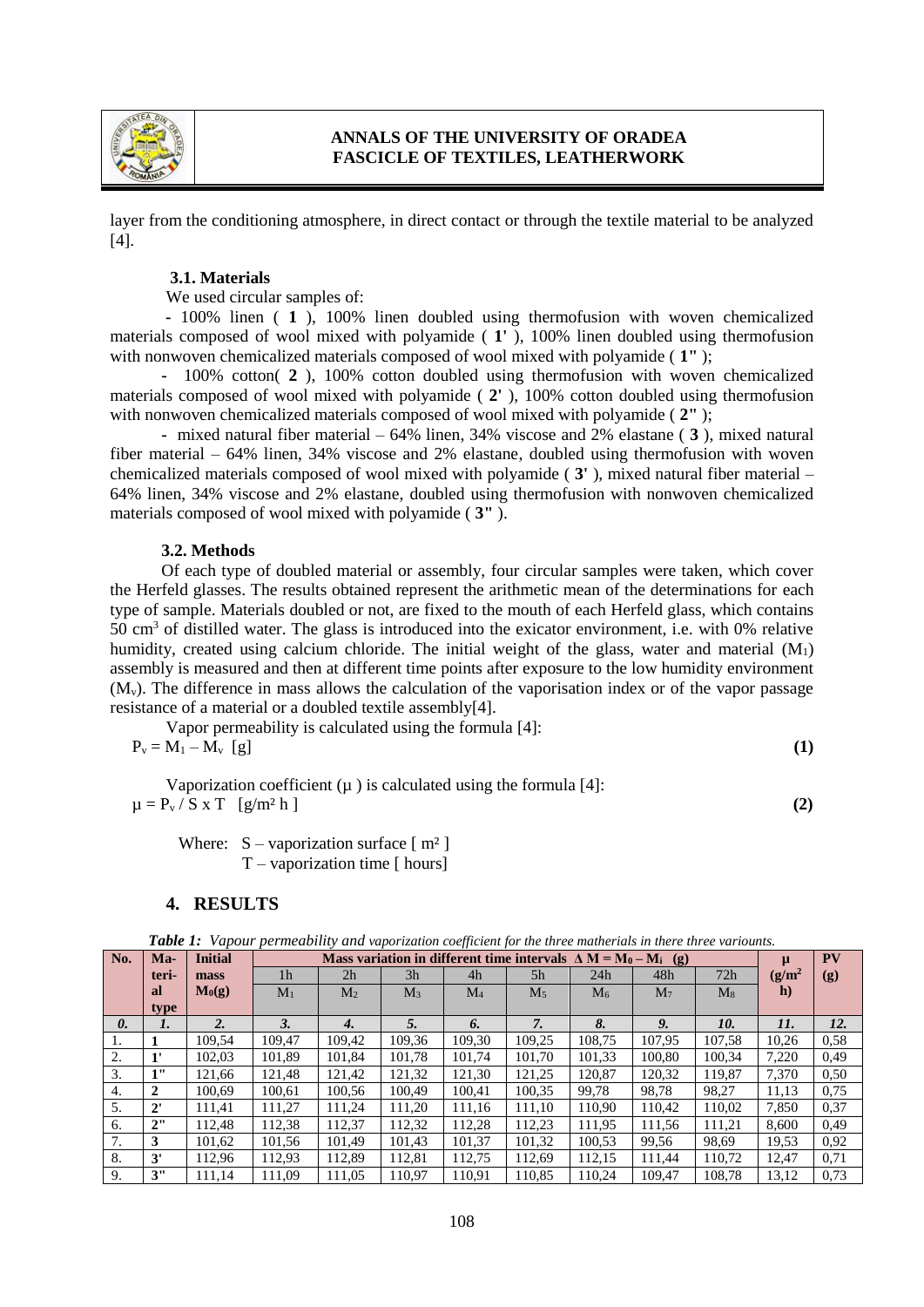

# **ANNALS OF THE UNIVERSITY OF ORADEA FASCICLE OF TEXTILES, LEATHERWORK**



*Fig. 1: Vapour permeability for the three matherials in there three variounts.*



*Fig. 2: Vaporization coefficient for the three matherials in there three variounts.*

 It is noted that the vapor permeabilities (Pv) in all three materials, unfused or fused with chemicalized woven or non-woven materials, have decreased values, starting with unfused materials, then thermofused with chimicalized unwoven materials and finally thermofused with chimicalized woven materials. The thickness of the material and the structure of the assembly of layers influences the vapor permeability. Also the resulting of vaporization coefficient  $(\mu)$  demonstrates a significant influence of doubling process by thermofusing, on vapour permeabiliality for the three types of materials, unfused or fused with woven or nonwoven chemicalized materials.

 Also is demonstrate the viscose influence on vapor permeabilities (Pv) and vaporization coefficient  $(\mu)$  of material 3, 3's i 3", because the high level of them higroscopicity.